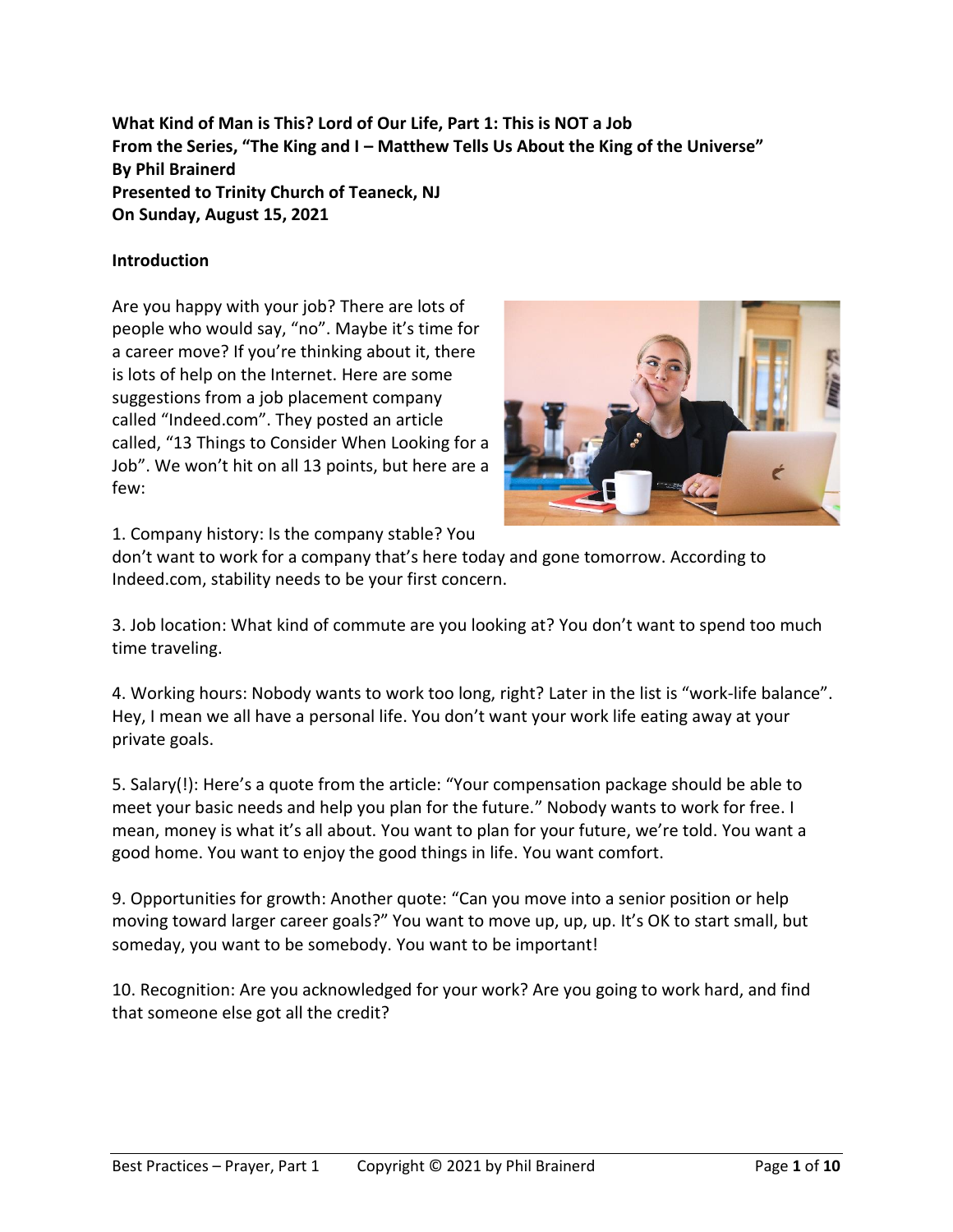So, what kinds of things are you looking for in an ideal job?

- Stability.
- Salary: The ability to live in a good home.
- Enough money to enjoy the good things of life. You want to be comfortable.
- A sense of importance and recognition.

We're in our series, "The King and I - Matthew Tells Us About the King of the Universe." Recently we started this sub-series: "What Kind of Man is This?" We've learned some important things about Jesus. These things make him worthy to be: *The Lord of our Lives.*

Over the next few sessions, we're going to look at some examples of people who were offered the opportunity to be followers of Jesus - They were offered the chance to make Jesus the Lord of their lives. Some of them responded well. Others didn't.

In this article, we're going to meet someone who approached Jesus about the possibility of a new job. Let's read about him.

When Jesus saw the crowd around him, he gave orders to cross to the other side of the lake. Then a teacher of the law came to him and said, "Teacher, I will follow you wherever you go." Jesus replied, "Foxes have dens and birds have nests, but the Son of Man has no place to lay his head." (Matthew 8:18-20)

Today, we're going to learn something important about the Christian life: *Following Jesus is not a job.*

Let's find out why.

#### **I. What is this passage saying?**

First, let's take these statements apart so we can better understand them.

When Jesus saw the crowd around him, he gave orders to cross to the other side of the lake. (Matthew 8:18)

Jesus has just seen some of big successes. He spoke on the mountainside to large crowds. Even though he said some controversial and challenging things, large crowds began to follow him. Since that time, Jesus has shown amazing power to heal people. This has surely caused the crowds to grow.

Today, this would be viewed as the foundations of success. That's because one of the measures of success today the size of the crowds that follow you. Today, you want to be a rock star. But apparently, this was not the case for Jesus. Jesus seemed to feel that something had to be done to control the growth of the crowds. This meant he had to go away for a while.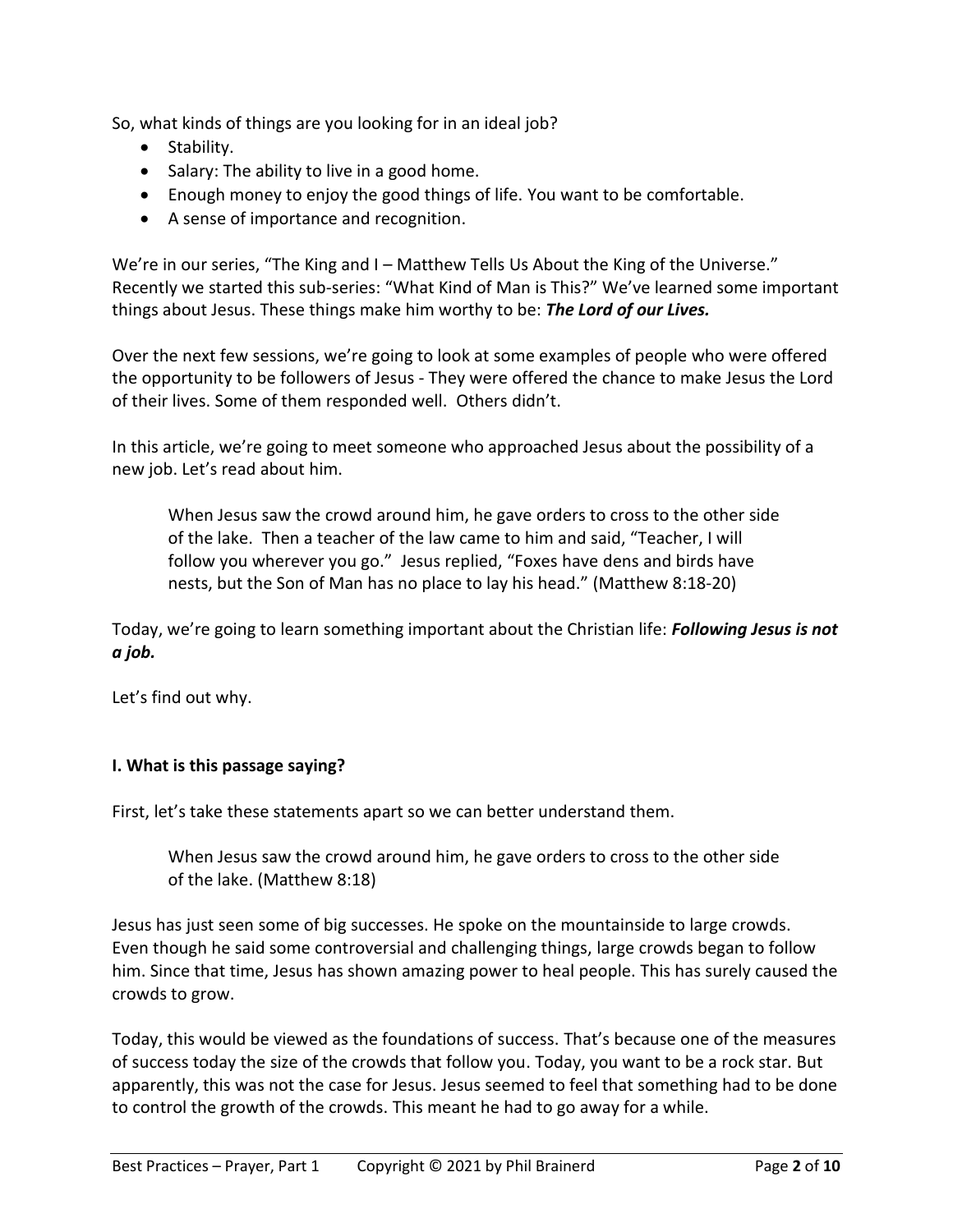Where to go? Apparently, it had to be someplace where it would be hard for crowds to follow. Perhaps he wanted to concentrate on a small group for the time being? He chose a place on the other side of the sea of Galilee - Actually, the opposite side. Capernaum, where Jesus stayed with Peter, is on the northwest shore. Jesus chose a place called Gadara. Gadara is on the southeast shore of the sea of Galilee. We're told that Jesus gave orders to go there.

While everyone is getting ready to go, something interesting happens.

Then a teacher of the law came to him and said, "Teacher, I will follow you wherever you go." (Matthew 8:19)

Here is a man who appears to be very dedicated to following Jesus. The size of crowds, as we said, is one measure of success - Another is dedication. This man declares deep allegiance to Jesus.

What's more, he is called a "teacher of the law." Some translations say he's a scribe. Scribes were people who had the responsibility of hand-copying the Scriptures. In order to make proper copies, the Scribes had to be well-trained in what the Scriptures taught. So, they were often teachers as well.

In the days of Jesus, any teacher of the law was part of the ruling class. So, this would normally be considered a great win - A great success. Not only is Jesus acquiring a dedicated follower, but this dedicated follower is someone of importance. Previously, Jesus was getting people like fishermen - Low, common workers. That's very nice, but many would say it isn't the pathway to power. This man is different -he's got some power.

So, Jesus should be very excited about this, right? He should put his arm around this man's shoulder and call out, "Hey everybody! Look!. One of the scribes is here. He wants to follow me wherever I go. Isn't that great?"

Is that what Jesus does? Let's see:

Jesus replied, "Foxes have dens and birds have nests, but the Son of Man has no place to lay his head." (8:20)

Well, that's odd. Instead of being excited, Jesus meets this man with a statement about foxes and dens and birds and nests and not having a place to lay your head. What's going on? Let's try to dig deeper.

# **II. The "Teacher of the Law"**

Who was this man who came to Jesus? As we said, he was part of the ruling class. There were things that went along with the position of teacher in those days - privileges. Once you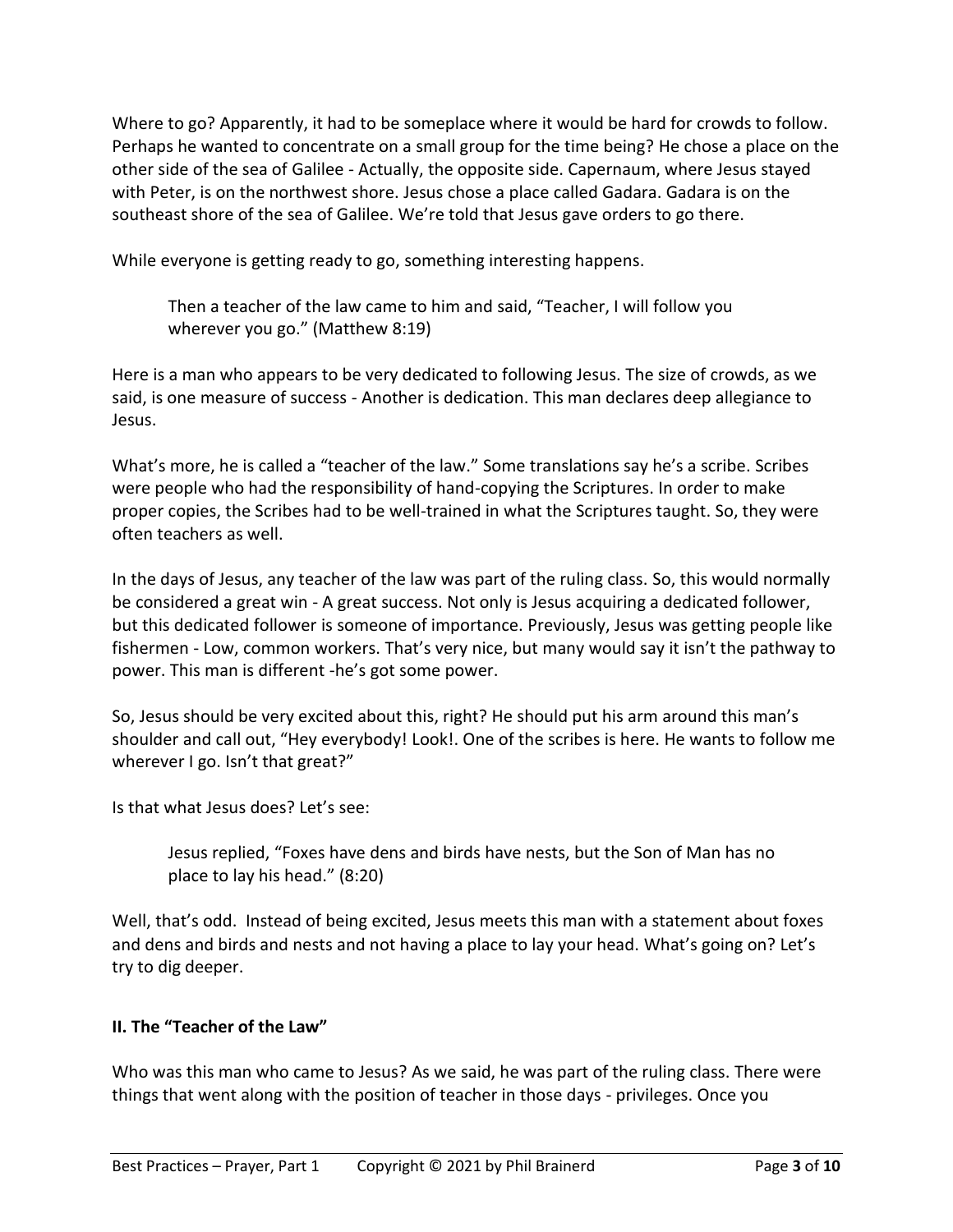achieved the status of teacher, you became an employee of a synagogue or a center of religious education. That means, you had a job. It was a steady job. Steady job meant you had a regular salary. Regular salary meant you had a nice place to live. You had good clothing. And not just clothing that looked nice. You had comfortable clothing that kept you warm on cold nights.

Along with all that came respect. People looked up to teachers. If you were a teacher, and you walked down the street, you got a warm smile and a nod from people who passed by. You got invited into homes. And once there, you were treated as an honored guest. We know that because that's what Jesus said about these people. Matthew records it later in his book:

…they love the place of honor at banquets and the most important seats in the synagogues; they love to be greeted with respect in the marketplaces and to be called 'Rabbi' by others. (Matthew 23:6-7)

So, being a scribe, a teacher of the law, was a great job. You had all the things people look for in a good job today:

- Steady, stable work.
- A good salary.
- And Respect.

Having said that, religious leaders having a salary isn't necessarily a bad thing. In fact, the Bible teaches it. Here's what the Apostle Paul said about religious leaders receiving a salary:

13 Don't you know that those who serve in the temple get their food from the temple, and that those who serve at the altar share in what is offered on the altar? 14 In the same way, the Lord has commanded that those who preach the gospel should receive their living from the gospel. (I Corinthians 9:13-14)

The question is not whether it's right for Christian workers to receive a salary. It's a question of the heart.

We're told in the Scriptures that God knows the heart.

Death and Destruction lie open before the Lord how much more do human hearts! (Proverbs 15:11)

Remember, one of the themes of Matthew's book is that Jesus is presenting credentials that he is the great King. In a few weeks, we'll run into a story where Matthew tells us something about Jesus:

Jesus knew their thoughts… (Matthew 12:25)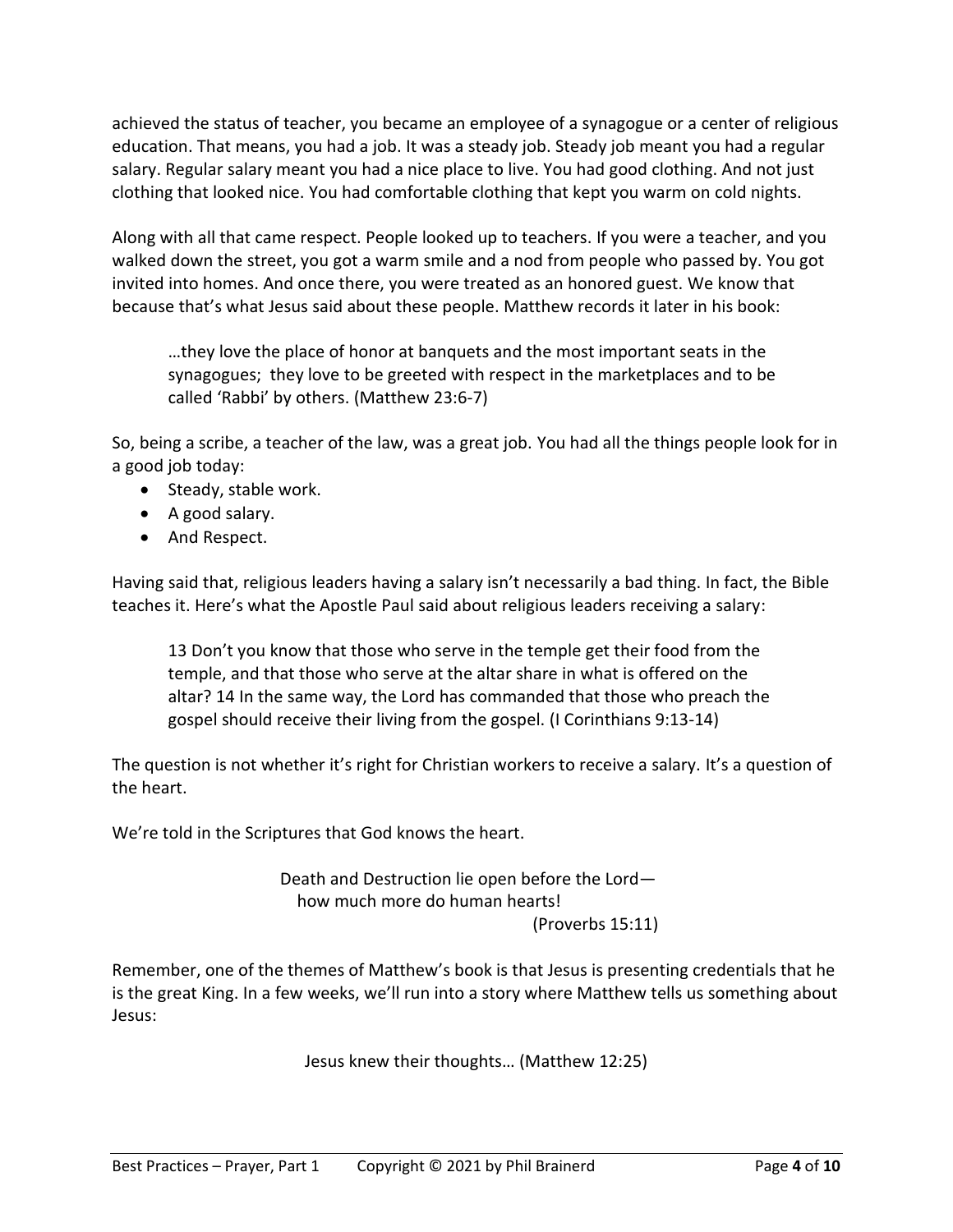God knows the thoughts of people. Jesus knew the thoughts of people. That's a little something to file away about what kind of man this is.

But back to our story. We have a teacher of the law. Teachers of the law have a good life with job stability, good money, and respect. Here's an important question: Were these things influencing this teacher more than he realized? Jesus is capable of knowing his thoughts, and I'm sure that influenced his response to this man. Let's look at it again.

Jesus replied, "Foxes have dens and birds have nests, but the Son of Man has no place to lay his head." (Matthew 8:20)

#### **III. The three entities in the story**

There are three entities here.

#### **Foxes**

We keep running into animals in Matthew's book. Every time we run into one, we learn something important: People who have to live with these animals in the wild often view them differently than people who only read about them in story books. In story books, foxes are often clever animals. In the zoo, they're cute animals. Things change if you're a farmer. If you're a farmer, foxes are sneaky, vicious thieves who eat your chickens. You're heard the phrase, "Letting the fox guard the hen house." That's the idea.

How did Jesus use the word "fox"? He used it to describe King Herod.

31 At that time some Pharisees came to Jesus and said to him, "Leave this place and go somewhere else. Herod wants to kill you." 32 He replied, "Go tell that fox, 'I will keep on driving out demons and healing people today and tomorrow, and on the third day I will reach my goal.' (Luke 13:31-32)

Herod was a worthless, sneaky fake. So, Jesus uses the word "fox" for him.

How about the other animal?

## **Birds**

How about birds? Once again, we tend to think of birds as being cute. We have bird feeders in our back yards. We have bird watching societies. But once again, in the days of Jesus, birds were not so popular. If you didn't properly cover your food, they would come along and eat it.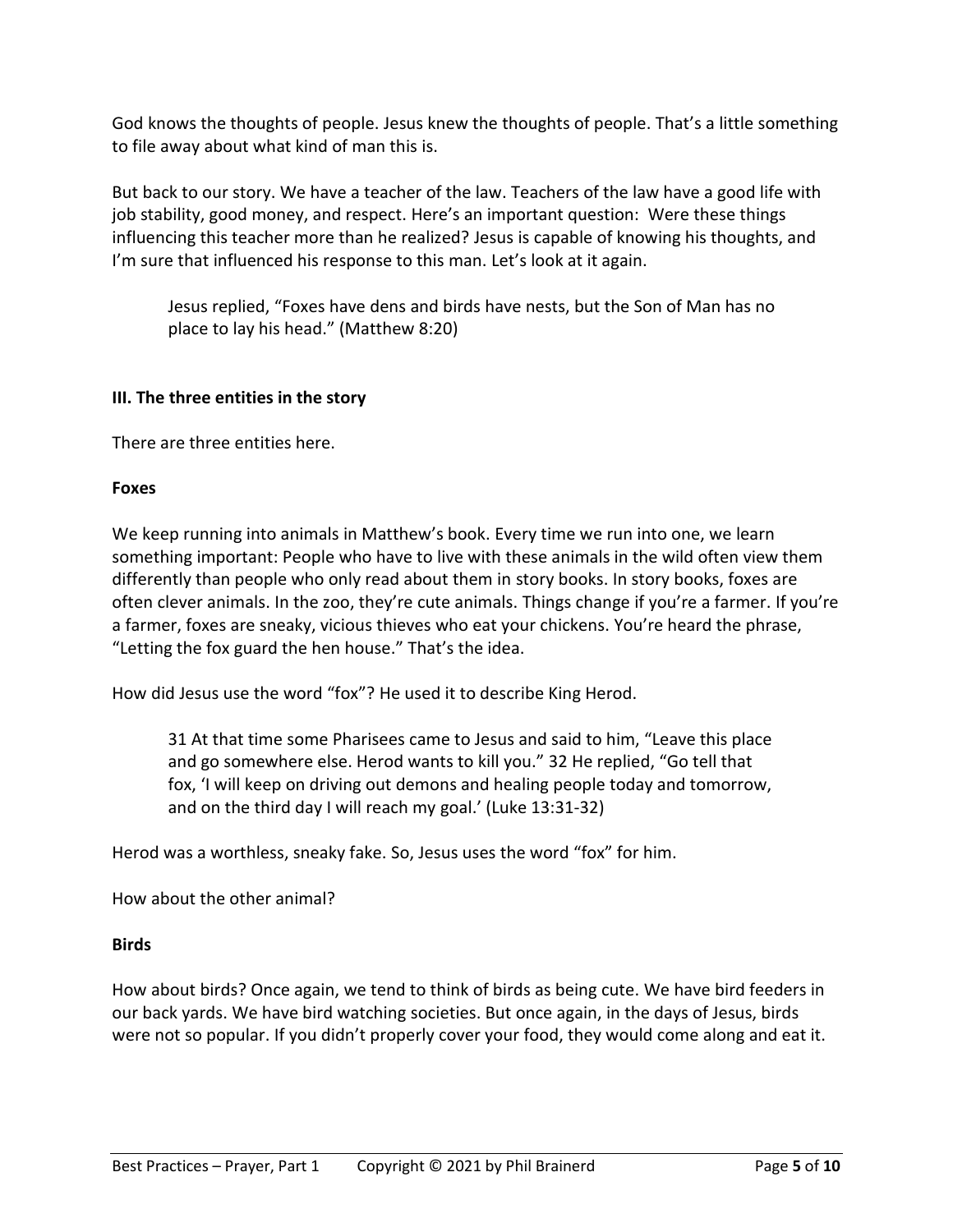In a little while, we'll see Jesus use them in his parables.

3 Then he told them many things in parables, saying: "A farmer went out to sow his seed. 4 As he was scattering the seed, some fell along the path, and the birds came and ate it up." (Matthew 13:3-4)

At its least, this is an annoying picture. The farmer works hard planting for the coming year, and those pesky birds come along and eat some of his grain. But, it gets worse. Later, Jesus pulls his close followers to the side and explains the parable.

18 Listen then to what the parable of the sower means: 19 When anyone hears the message about the kingdom and does not understand it, the evil one comes and snatches away what was sown in their heart. (Matthew 13:18-19)

So here, birds are a symbol of the Devil himself!

I've read commentators who say, "Jesus uses the symbol of common animals here." Well, these are not just any animals. "Foxes" equal sneaky thieves. "Birds" equal the Devil himself. Jesus knew the thoughts of this man. What did it mean that Jesus used symbols of evil to describe those thoughts?

These animals, as worthless as they are, have homes. They have at least some level of rest and comfort.

But then Jesus introduces the third entity: The Son of Man.

## **The Son of Man**

The title, "Son of man" was used by Jesus to describe himself. He didn't invent this phrase. It comes from the book of Daniel. When Daniel lived in Babylon, he received several visions. In one, beasts rose up to rule the earth. Each beast represented a different king in a different age. But then, all the beast are defeated, and one individual takes over. Let's read about it:

13 "In my vision at night I looked, and there before me was one like a son of man, coming with the clouds of heaven. He approached the Ancient of Days and was led into his presence. 14 He was given authority, glory and sovereign power; all nations and peoples of every language worshiped him. His dominion is an everlasting dominion that will not pass away, and his kingdom is one that will never be destroyed. (Daniel 7:13-14)

In other words, the Son of Man is the great King. One day he will be given ruler over all things forever. Jesus says he is the son of man.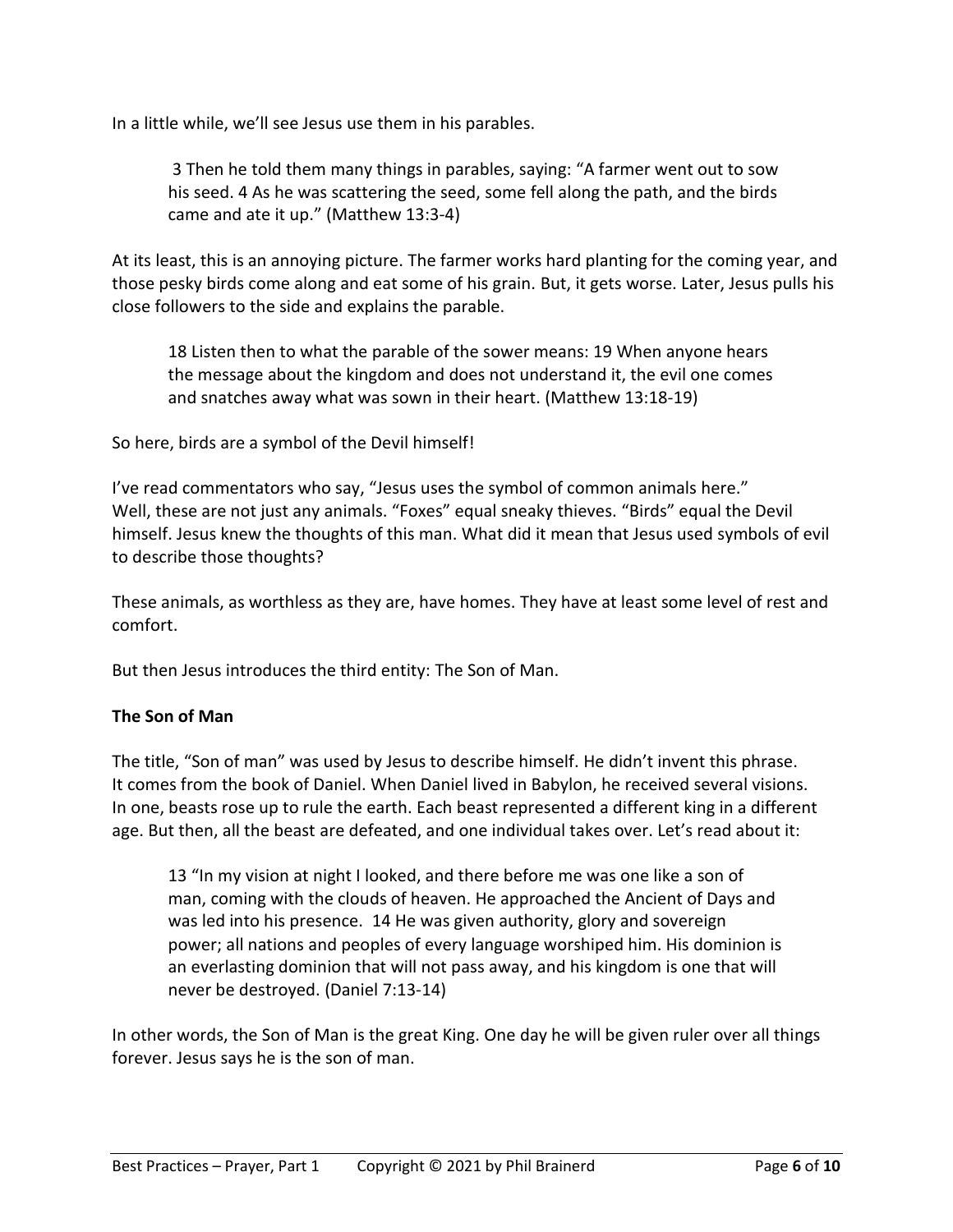The title "Son of Man" is a title of humility. Here's another place that Jesus used the title:

...just as the Son of Man did not come to be served, but to serve, and to give his life as a ransom for many." (Matthew 20:28)

The title, "Son of Man" indicates someone with a servant's heart. The Son of Man is the great king. But when the Son of Man first comes to the earth, he will not be like earthly kings. Those kings, like Herod, are found in palaces. The great king will be a teacher. But he will not be like the teachers of that day. He will not have a steady salary and a comfortable place to live and constant respect.

The Son of Man will have no place to lay his head. And that was true of Jesus. When Jesus grew up as a carpenter's son, he may have had a home. But he left that home when he started his public ministry. We see no record of him ever owning anything other than the clothes he wore. He sometimes accepted invitations to stay in homes, such as we recently saw with peter. Other than that, he had no permanent place to stay. Not a house. Not even a tent. He slept out in the open.

So one day, a man came to him. A Teacher of the law. A man with a job, a salary, a nice place to live, and respect. This man declared deep allegiance to Jesus. Jesus replies by simply saying this:

## *Following Jesus is not a job.*

There is no guarantee of security, or comfort, or any of the things people normally look for in a job search. There is only one guarantee: True followers of Jesus will live with him forever in the Kingdom of Heaven. That's it. And Ladies and Gentlemen, that's plenty!

## **IV. What does this mean for us today?**

Now that we understand the main point here, we need to ask a question: What does this mean for us today?

First, we need to look at an unusual group. Normally, when we share a sermon on Sundays, we don't focus on this group. Today, we will. The group is: Christian leaders. For our purposes, pastors, like me. Hold on a minute while a grab a mirror. Phil – this is for you! And it's for any other professional Christian leaders listening. It's also for anyone who might consider becoming a Christian worker one day. There are applications for all of us, so if you're not in the groups I just mentioned, please don't tune out.

All people in this group, Christian leaders, need to be reminded: *The Christian ministry is not a job.* Some who join the work of the Gospel receive a salary of some kind. Others do not.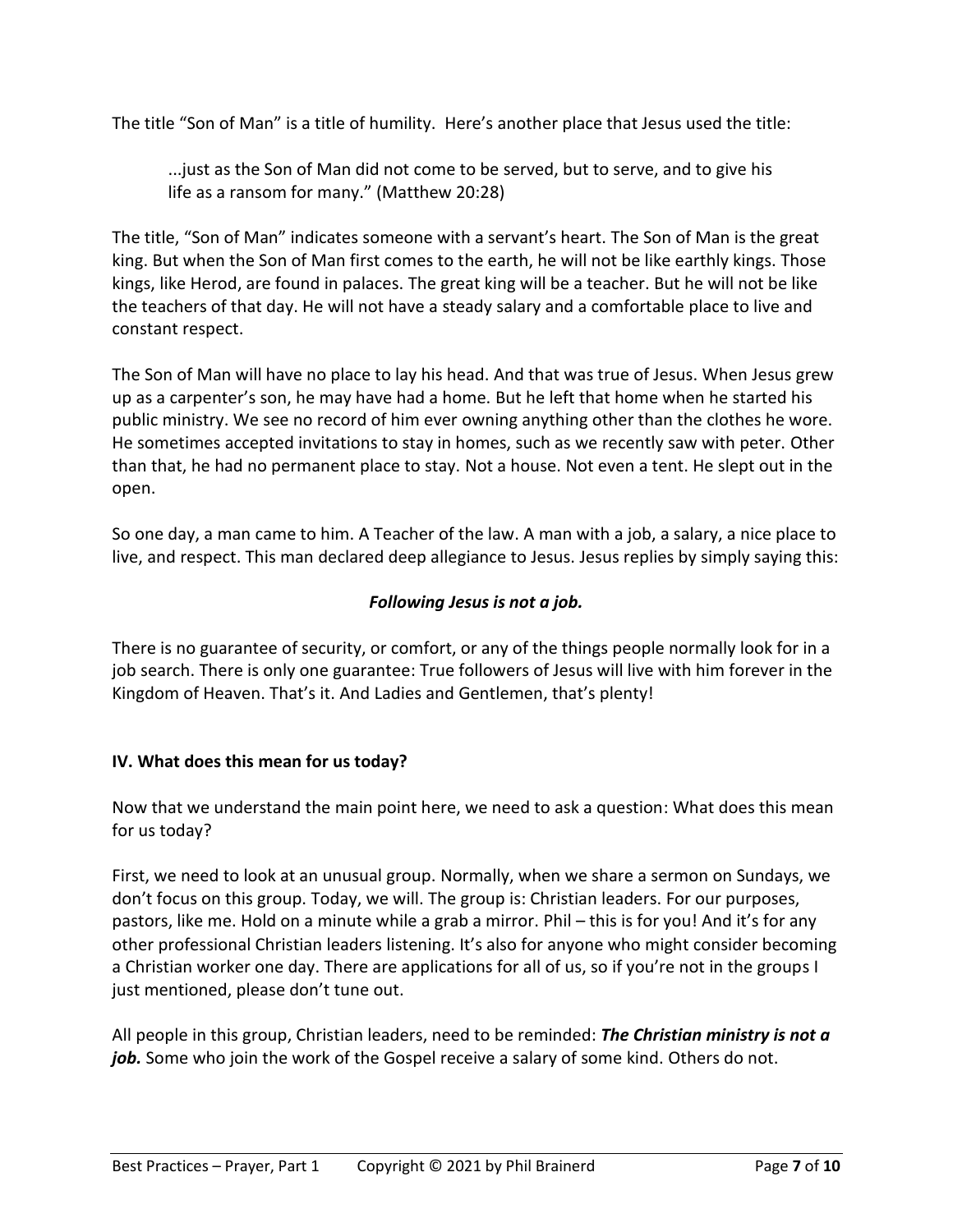I have served in both kinds of situations. At some points in my ministry, I have worked in traditional settings where a church or other organization paid a salary. At other times, I supported my ministry by working at something else. I've worked at everything from factory worker to janitor to software engineer.

Over the centuries since the time of Christ, countless individuals have served in the Christian ministry. Many did so faithfully, even though they lacked all the things you would look for in a job. The Church has been blessed by those people.

Tragically, the Church of Jesus Christ has also suffered under a different kind of person. These people viewed the ministry as only a job. Let me give an example:

## **Slavery**

Tragically, some people in early America fell to the temptation to participate in the horror of Slavery. The Bible clearly teaches that kidnapping people and selling them as slaves is sin. In the Law of Moses, doing so brought the death penalty. So, in the Bible, this is very clear.

Now, imagine that you're a pastor serving in the southern states, where slavery was practiced. It's the 1850s. Someone hands you a book or a pamphlet describing the horrors of slavery. Your heart is touched, and your soul is grieved. So, you decide to preach a sermon on that topic the following Sunday.

The next day, you run into an elder of your church. You tell him what you're planning on doing. He says, "Oh, no – you'd better not do that!" You ask, "Why not?" He proceeds to tell you that there is a family in the church who owns a big plantation. The whole thing is run with slaves. This family gives a lot of money to the church. Some folks in the church would agree that slavery should end, but others support it - A lot of those work for the plantation.

If you give that sermon, you'll split the church.

What does the pastor do? Here's what he'll do if he's a pastor who needs a job. From that point forward, he won't talk about slavery. That may be why it took us so long to beat slavery in America - Because we had a few too many pastors who needed a job.

What should a Christian Leader do? There are many passages of Scripture that describe this. Let's focus on one. Here, the Lord speaks to the prophet Ezekiel:

Again the word of the Lord came to me, saying, 2 "Son of man, speak to the children of your people, and say to them: 'When I bring the sword upon a land, and the people of the land take a man from their territory and make him their watchman, 3 when he sees the sword coming upon the land, if he blows the trumpet and warns the people, 4 then whoever hears the sound of the trumpet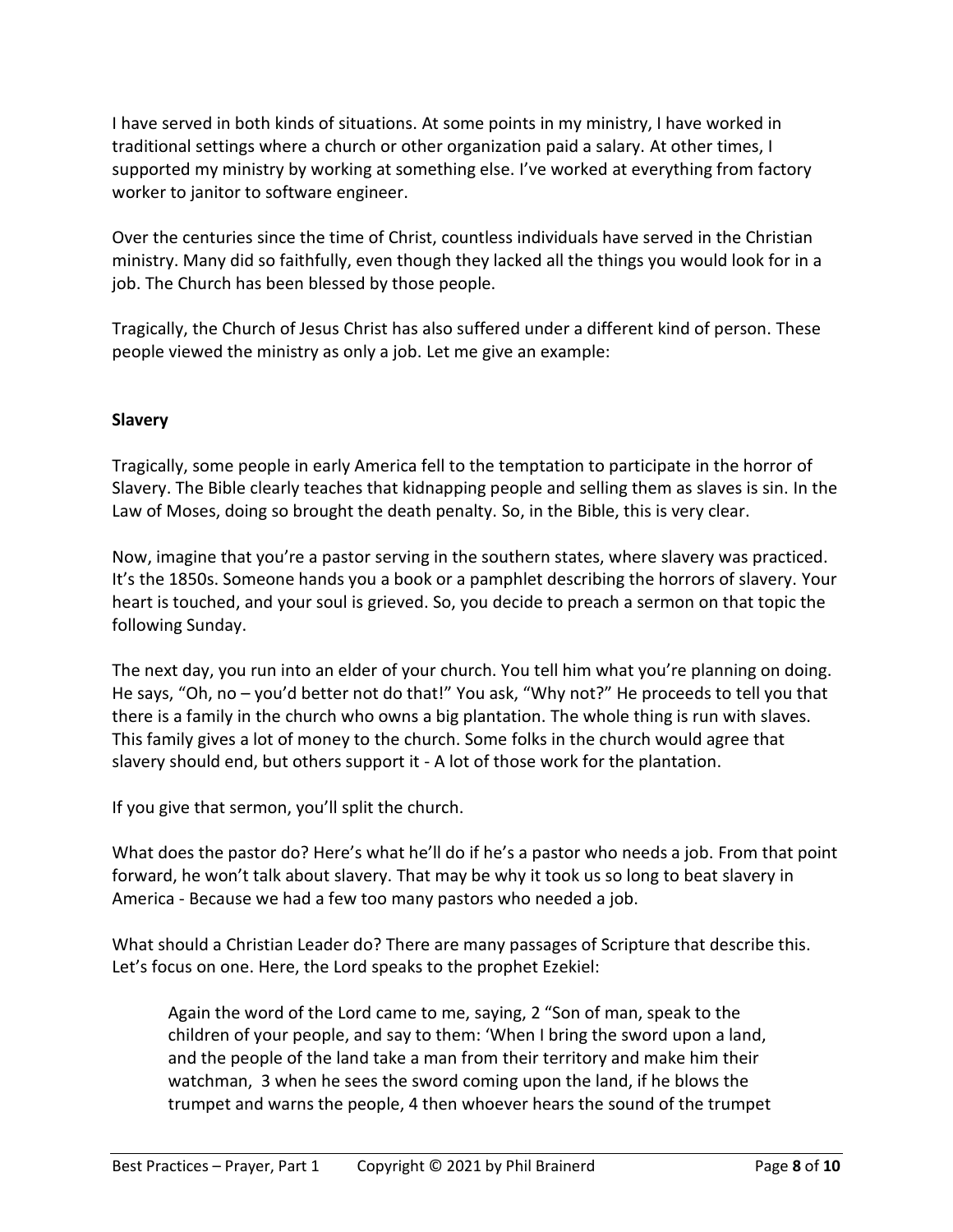and does not take warning, if the sword comes and takes him away, his blood shall be on his own head. 5 He heard the sound of the trumpet, but did not take warning; his blood shall be upon himself. But he who takes warning will save his life. 6 But if the watchman sees the sword coming and does not blow the trumpet, and the people are not warned, and the sword comes and takes any person from among them, he is taken away in his iniquity; but his blood I will require at the watchman's hand.' (Ezekiel 33:1-6)

Ancient cities had a wall. At the corner of the wall was a tower. A Faithful guard would be commissioned to stand in the tower and warn if they saw any kind of threat. Ezekiel was told that he was a kind of watchman. He was to warn when he saw judgement coming.

Jesus was a kind of watchman. He announced the Kingdom of Heaven. Anyone who listened was invited to follow him. Anyone who didn't listen faced impending doom. Christian leaders from that time on accept this as part of their role. They are to announce the kingdom. They are also to warn if they see their congregations falling into sin.

Many Christian ministers in the days of American slavery accepted their calling and denounced slavery. Sadly, many did not. That resulted in the American Civil War. Thousands died during that conflict. Whole cities were burned to the ground. Perhaps it could have been averted, were it not for a number of Christian leaders who looked to the comfort of their salaries and valued that comfort over their responsibilities.

Let's pull this all together.

# **Conclusion**

We've been asking the question, "What Kind of Man Is This?" We've seen that Jesus is worthy to be the Lord of our lives. Today, we met someone who had a chance to make Jesus the Lord of his life.

But Jesus saw something in this man: He had a good job as a teacher. Jesus had to tell him that becoming a follower was not a job. The name of this man is not mentioned. He is never heard from again. Many take that as meaning he gave up when he found out what it would cost him to follow Jesus.

For the Church of Jesus Christ, that was a good thing. It's a good thing because, as we learned, the church has been terribly hurt by people who thought that following Jesus was a job. When they were threatened with loss of their job, they reneged on their responsibilities.

Before we close, we have to ask, "Is this only for church leaders?" Is there something here for others who want to follow Jesus? Not all are called into "Professional Christian Ministry." There's plenty of room for butchers and bakers and candlestick makers.